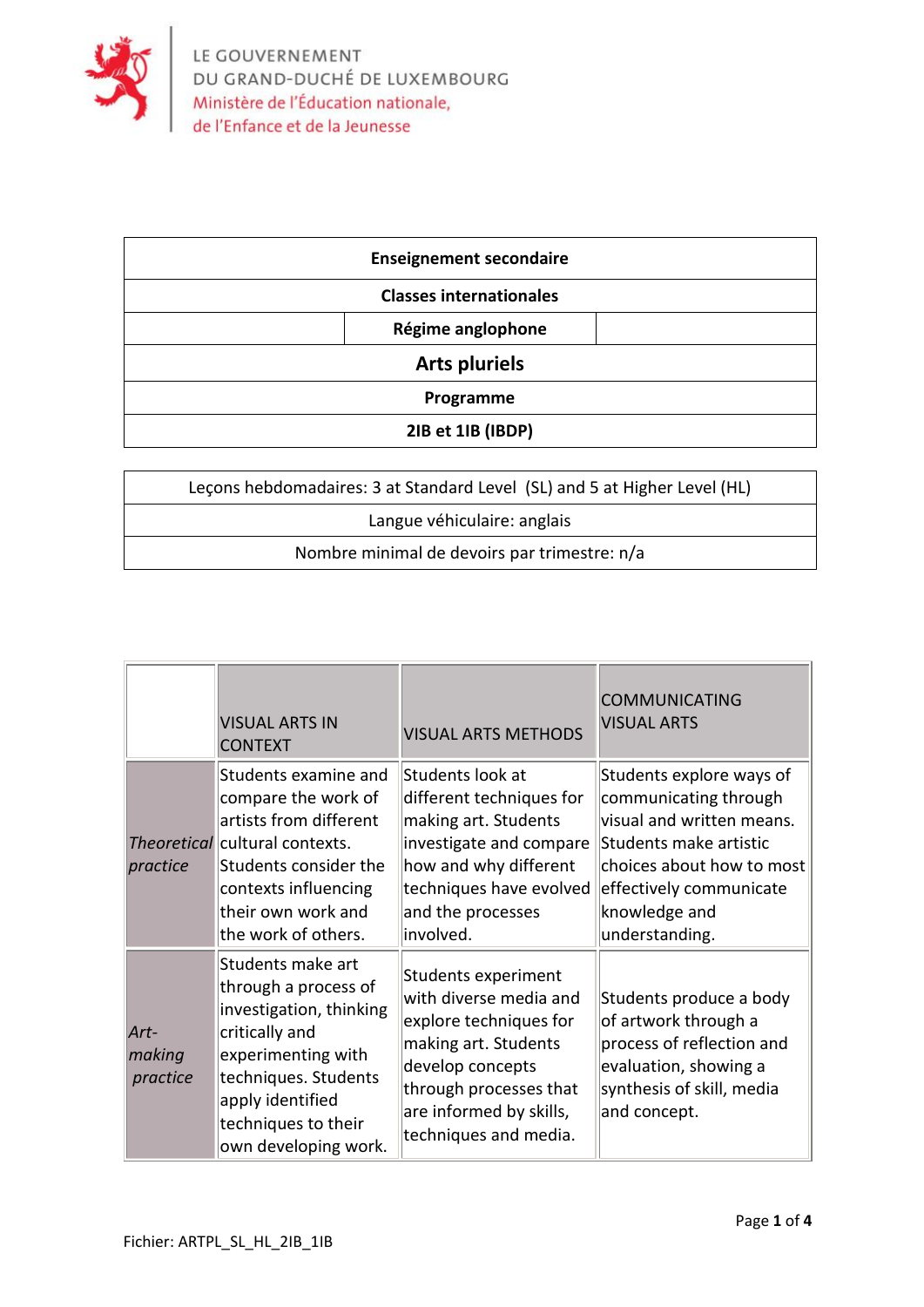

LE GOUVERNEMENT DU GRAND-DUCHÉ DE LUXEMBOURG Ministère de l'Éducation nationale. de l'Enfance et de la Jeunesse

|                        |                                                                                                                                                                                                                       | Students evaluate how                                                                                                                                                                                                                |                                                                                                                                                                                                                      |
|------------------------|-----------------------------------------------------------------------------------------------------------------------------------------------------------------------------------------------------------------------|--------------------------------------------------------------------------------------------------------------------------------------------------------------------------------------------------------------------------------------|----------------------------------------------------------------------------------------------------------------------------------------------------------------------------------------------------------------------|
| Curatorial<br>practice | Students develop an<br>informed response to<br>work and exhibitions<br>they have seen and<br>experienced. Students<br>begin to formulate<br>personal intentions for<br>creating and displaying<br>their own artworks. | their ongoing work<br>communicates meaning<br>and purpose. Students<br>consider the nature of<br>"exhibition" and think<br>about the process of<br>selection and the<br>potential impact of their<br>work on different<br>audiences. | Students select and<br>present resolved works for<br>exhibition. Students<br>explain the ways in which<br>the works are connected.<br>Students discuss how<br>artistic judgments impact<br>the overall presentation. |

## **Visual arts**

The visual arts are an integral part of everyday life, permeating all levels of human creativity, expression, communication and understanding.

They range from traditional forms embedded in local and wider communities, societies and cultures, to the varied and divergent practices associated with new, emerging and contemporary forms of visual language. They may have sociopolitical impact as well as ritual, spiritual, decorative and functional value; they can be persuasive and subversive in some instances, enlightening and uplifting in others. We celebrate the visual arts not only in the way we create images and objects, but also in the way we appreciate, enjoy, respect and respond to the practices of art-making by others from around the world. Theories and practices in visual arts are dynamic and ever-changing, and connect many areas of knowledge and human experience through individual and collaborative exploration, creative production and critical interpretation.

The IB Diploma Programme visual arts course encourages students to challenge their own creative and cultural expectations and boundaries. It is a thought-provoking course in which students develop analytical skills in problem-solving and divergent thinking, while working towards technical proficiency and confidence as art-makers. In addition to exploring and comparing visual arts from different perspectives and in different contexts, students are expected to engage in, experiment with and critically reflect upon a wide range of contemporary practices and media. The course is designed for students who want to go on to study visual arts in higher education as well as for those who are seeking lifelong enrichment through visual arts.

Supporting the International Baccalaureate mission statement and learner profile, the course encourages students to actively explore the visual arts within and across a variety of local, regional, national, international and intercultural contexts. Through inquiry, investigation, reflection and creative application, visual arts students develop an appreciation for the expressive and aesthetic diversity in the world around them, becoming critically informed makers and consumers of visual culture.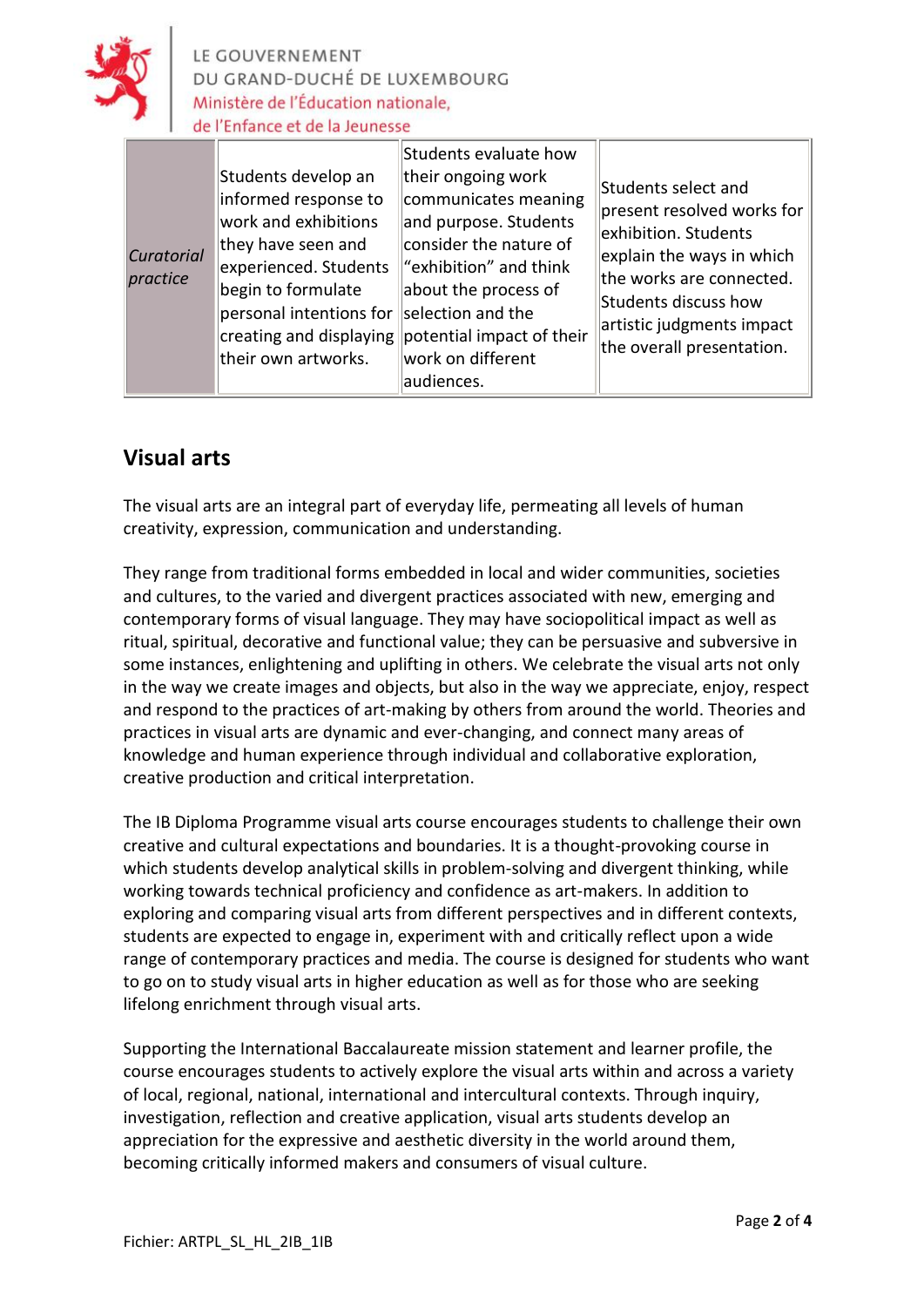

LE GOUVERNEMENT<br>DU GRAND-DUCHÉ DE LUXEMBOURG<br>Ministère de l'Éducation nationale, de l'Enfance et de la Jeunesse

## **Key features of the curriculum model**

To fully prepare students for the demands of the assessment tasks, teachers should ensure that their planning addresses each of the syllabus activities outlined below, the content and focus of which is not prescribed. Students are required to investigate

|                            | <b>VISUAL ARTS IN</b><br><b>CONTEXT</b>                                                                                                                                                                               | <b>VISUAL ARTS METHODS</b>                                                                                                                                                                                                                                    | <b>COMMUNICATING</b><br><b>VISUAL ARTS</b>                                                                                                                                                                           |
|----------------------------|-----------------------------------------------------------------------------------------------------------------------------------------------------------------------------------------------------------------------|---------------------------------------------------------------------------------------------------------------------------------------------------------------------------------------------------------------------------------------------------------------|----------------------------------------------------------------------------------------------------------------------------------------------------------------------------------------------------------------------|
| practice                   | Students examine and<br>compare the work of<br>artists from different<br><i>Theoretical</i> cultural contexts.<br>Students consider the<br>contexts influencing<br>their own work and<br>the work of others.          | Students look at<br>different techniques for<br>making art. Students<br>investigate and compare<br>how and why different<br>techniques have evolved<br>and the processes<br>involved.                                                                         | Students explore ways of<br>communicating through<br>visual and written means.<br>Students make artistic<br>choices about how to most<br>effectively communicate<br>knowledge and<br>understanding.                  |
| Art-<br>making<br>practice | Students make art<br>through a process of<br>investigation, thinking<br>critically and<br>experimenting with<br>techniques. Students<br>apply identified<br>techniques to their<br>own developing work.               | Students experiment<br>with diverse media and<br>explore techniques for<br>making art. Students<br>develop concepts<br>through processes that<br>are informed by skills,<br>techniques and media.                                                             | Students produce a body<br>of artwork through a<br>process of reflection and<br>evaluation, showing a<br>synthesis of skill, media<br>and concept.                                                                   |
| Curatorial<br>practice     | Students develop an<br>informed response to<br>work and exhibitions<br>they have seen and<br>experienced. Students<br>begin to formulate<br>personal intentions for<br>creating and displaying<br>their own artworks. | Students evaluate how<br>their ongoing work<br>communicates meaning<br>and purpose. Students<br>consider the nature of<br>"exhibition" and think<br>about the process of<br>selection and the<br>potential impact of their<br>work on different<br>audiences. | Students select and<br>present resolved works for<br>exhibition. Students<br>explain the ways in which<br>the works are connected.<br>Students discuss how<br>artistic judgments impact<br>the overall presentation. |